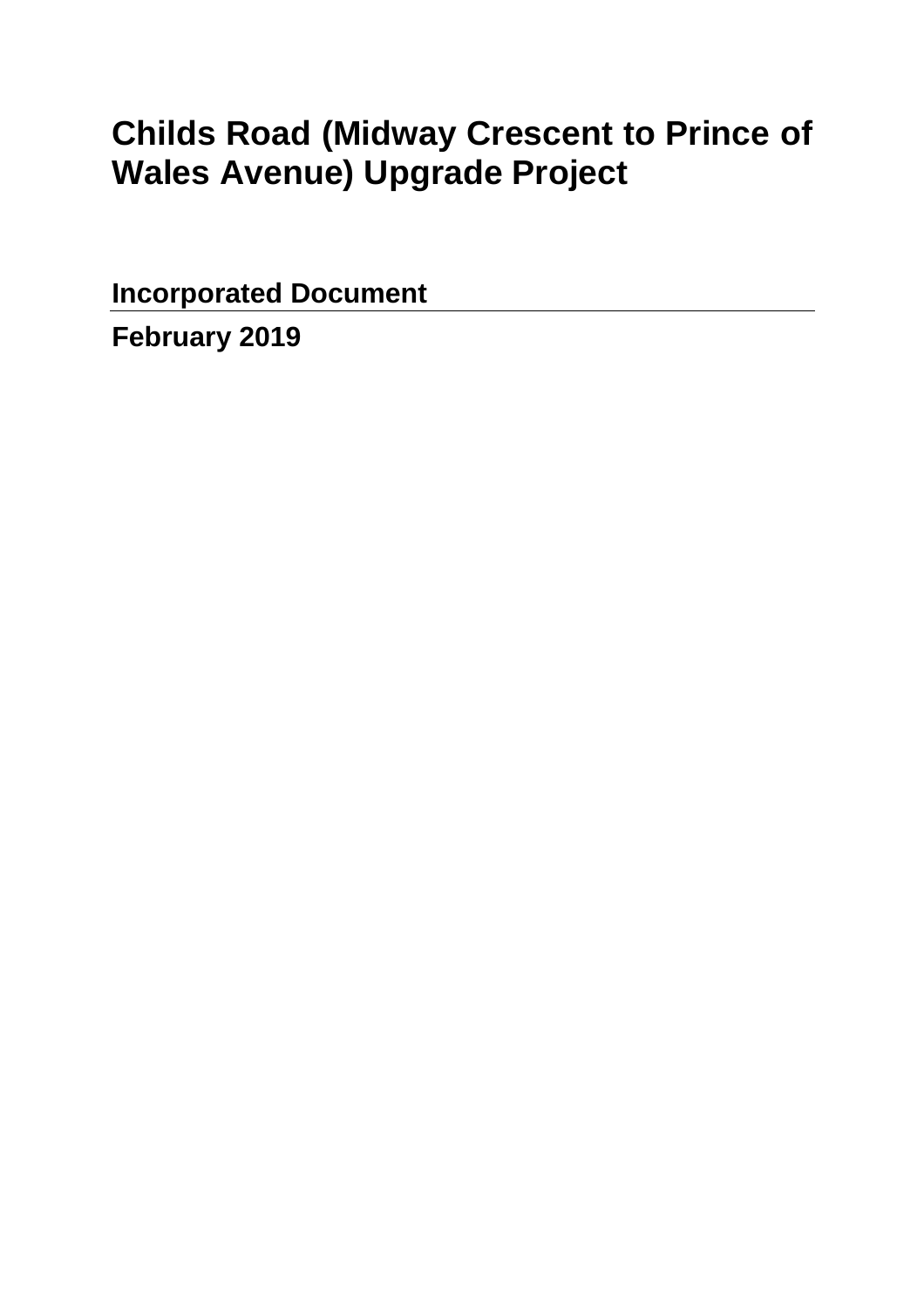# **1.0 INTRODUCTION**

This document is an incorporated document in the Whittlesea Planning Scheme (the planning scheme) pursuant to section 6(2)(j) of the *Planning and Environment Act 1987*.

The land identified in Clause 3.0 of this document may be used or developed in accordance with the specific control in Clause 4.0 of this document.

The control in this incorporated document prevails over any contrary or inconsistent provision in the planning scheme.

# **2.0 PURPOSE**

The purpose of the control in this incorporated document is to allow the use and development of land described in Clause 3.0 of this document for the purposes of upgrading Childs Road between Midway Crescent, Lalor and Prince of Wales Avenue, Mill Park (the project).

# **3.0 LAND TO WHICH THIS INCORPORATED DOCUMENT APPLIES**

The control in this document applies to land shown as SCO7 on the planning scheme maps forming part of the Whittlesea Planning Scheme (project land).

# **4.0 CONTROL**

## **4.1 Exemption from Planning Scheme Requirements**

Despite any provision to the contrary or any inconsistent provision in the planning scheme, no planning permit is required for, and no provision in the planning scheme operates to prohibit, restrict or regulate the use and development of the project land for the purposes of the project.

The project includes, but is not limited to, the following uses and development:

- a) Roadworks including the upgrading and duplication of Childs Road, new bridge works, intersection and bridge upgrades along the route and shared off-road pedestrian and cycle paths.
- b) Creating or altering access to roads, including roads in a Road Zone Category 1 or land in a Public Acquisition Overlay.
- c) Ancillary activities including, but not limited to:
	- i) creating and using lay down areas for construction purposes
	- ii) stockpiling of excavation materials
	- iii) constructing and using temporary site workshops and storage administration and amenities buildings
	- iv) removing, destroying or lopping trees and vegetation, including dead vegetation
	- v) constructing scaffolding, working platforms and provision of pedestrian access to construction or maintenance sites
	- vi) demolishing and removing buildings, structures and works
	- vii) relocating, modifying and upgrading and installing services and utilities
	- viii) constructing and using temporary access roads, diversion roads and vehicle parking areas
	- ix) constructing fences, temporary site barriers and site security
	- x) constructing or carrying out works to create or alter roads, carparking areas,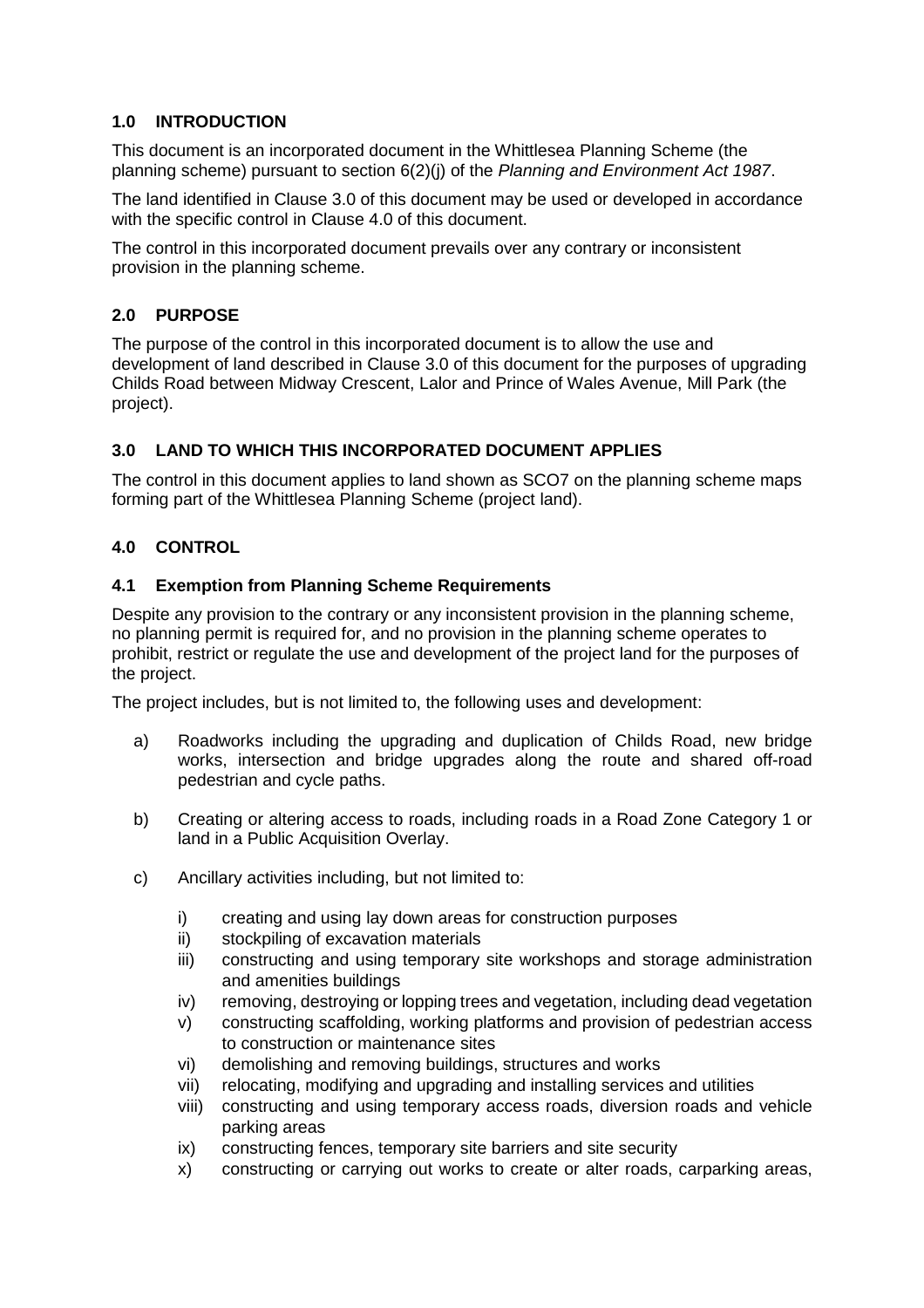bunds, mounds, shared use paths, landscaping, excavate land, salvage artefacts and alter drainage

- xi) earthworks including cutting and spoil removal, and formation of drainage works
- xii) displaying signs
- xiii) subdividing and consolidating land
- xiv) storage and assembly of materials required for the project
- xv) restoration and reinstatement works.

## **4.2 Conditions**

The use and development permitted by this incorporated document must be undertaken in accordance with the following conditions:

#### Environmental Management

- 4.2.1 An Environmental Management Strategy (EMS) must be prepared to the satisfaction of the Minister for Planning. The EMS must be prepared in consultation with the Whittlesea City Council (the council). The EMS must include:
	- a) A summary of key construction methodologies.
	- b) An overarching framework for site or works specific measures to reduce and manage environmental and amenity effects during construction of the project.
	- c) A summary of the consultation that informed the preparation of the EMS and a summary of the proposed ongoing engagement activities with the council, the community and other stakeholders during construction of the project, including enquiries and complaints management.
	- d) A summary of performance monitoring and reporting processes, including auditing to ensure environmental and amenity effects are reduced and managed during construction of the project.

### Native Vegetation

For land outside the Melbourne Strategic Assessment (MSA) program area which is regulated by the Victorian Government's Guidelines for the removal, destruction or lopping of native vegetation *(Department of Environment, Land, Water and Planning, 2017)*, the following conditions apply:

- 4.2.2 Prior to removal of native vegetation (excluding native vegetation removed under Clause 4.3), information about that native vegetation in accordance with Application Requirements 1, 5 and 9 of the *Guidelines for removal, destruction or lopping of native vegetation (DELWP, December 2017)* (Guidelines) must be provided to the satisfaction of the Secretary to the Department of Environment, Land, Water and Planning (DELWP). For the avoidance of doubt, the information provided to the Secretary to DELWP must include information about any native vegetation that has been, or is to be, removed under Clause 4.3.
- 4.2.3 Prior to removal of native vegetation (excluding native vegetation removed under Clause 4.3), the biodiversity impacts from the removal of that native vegetation must be offset in accordance with the Guidelines, and evidence that the required offset(s) has been secured must be provided to the Secretary to DELWP.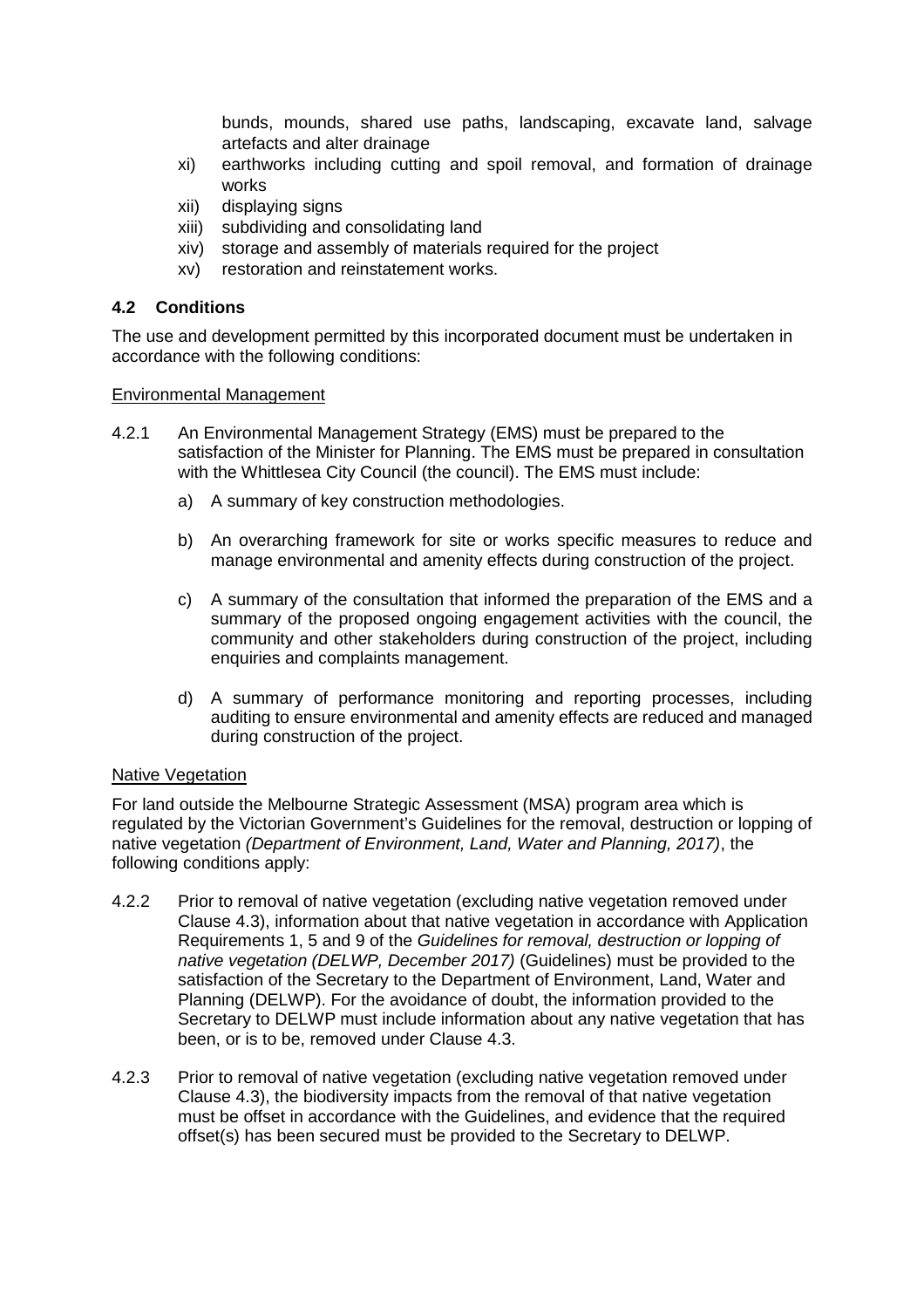- 4.2.4 In exceptional circumstances, the Secretary to DELWP may vary the timing requirement in Clause 4.2.3.
- 4.2.5 The secured offset(s) for the project may be reconciled at the completion of the Project in accordance with the *Assessor's handbook – Applications to remove, destroy or lop native vegetation (DELWP, October 2018)*.
- 4.2.6 For the purpose of this document, the term 'remove native vegetation' includes to destroy and/or lop native vegetation.

For land inside the MSA program area which is regulated by the Biodiversity Conservation Strategy for Melbourne's Growth Corridors *(Department of Environment and Primary Industries, June 2013)*, the following condition applies:

4.2.7 Prior to the proposed removal, destruction, lopping and offsetting of native vegetation and/or species habitat necessary for the construction of the project, habitat compensation obligations must be satisfied in accordance with the *Biodiversity Conservation Strategy for Melbourne's Growth Corridors (Department of Environment and Primary Industries, June 2013)* and *Habitat Compensation under the Biodiversity Conservation Strategy (August 2013),* to the satisfaction of the Secretary to DELWP.

#### Utility Installation

4.2.8 Where, but for this incorporated document, a planning permit would be required under the Whittlesea Planning Scheme for buildings and works associated with an above-ground utility installation, site plans and elevations must be prepared to the satisfaction of the Minister for Planning.

#### Flood Management

4.2.9 Buildings and works on land within the Urban Floodway Zone and Land Subject to Inundation Overlay must be undertaken to the satisfaction of the relevant floodplain management authority.

### Dry Stone Walls

4.2.10 Where, but for this incorporated document, a planning permit would be required to demolish, remove or alter a dry stone wall, a dry stone wall management plan must be prepared in consultation with Whittlesea City Council and be consistent with the requirements of Clause 22.04 (Heritage Conservation Policy) of the planning scheme, to the satisfaction of the Minister for Planning.

#### Other conditions

4.2.11 Unless otherwise stated, the conditions set out in Clause 4.2 must be satisfied prior to the commencement of development. The conditions may be satisfied in separate components or stages of the project, however each condition must be satisfied prior to the commencement of development for that component or stage.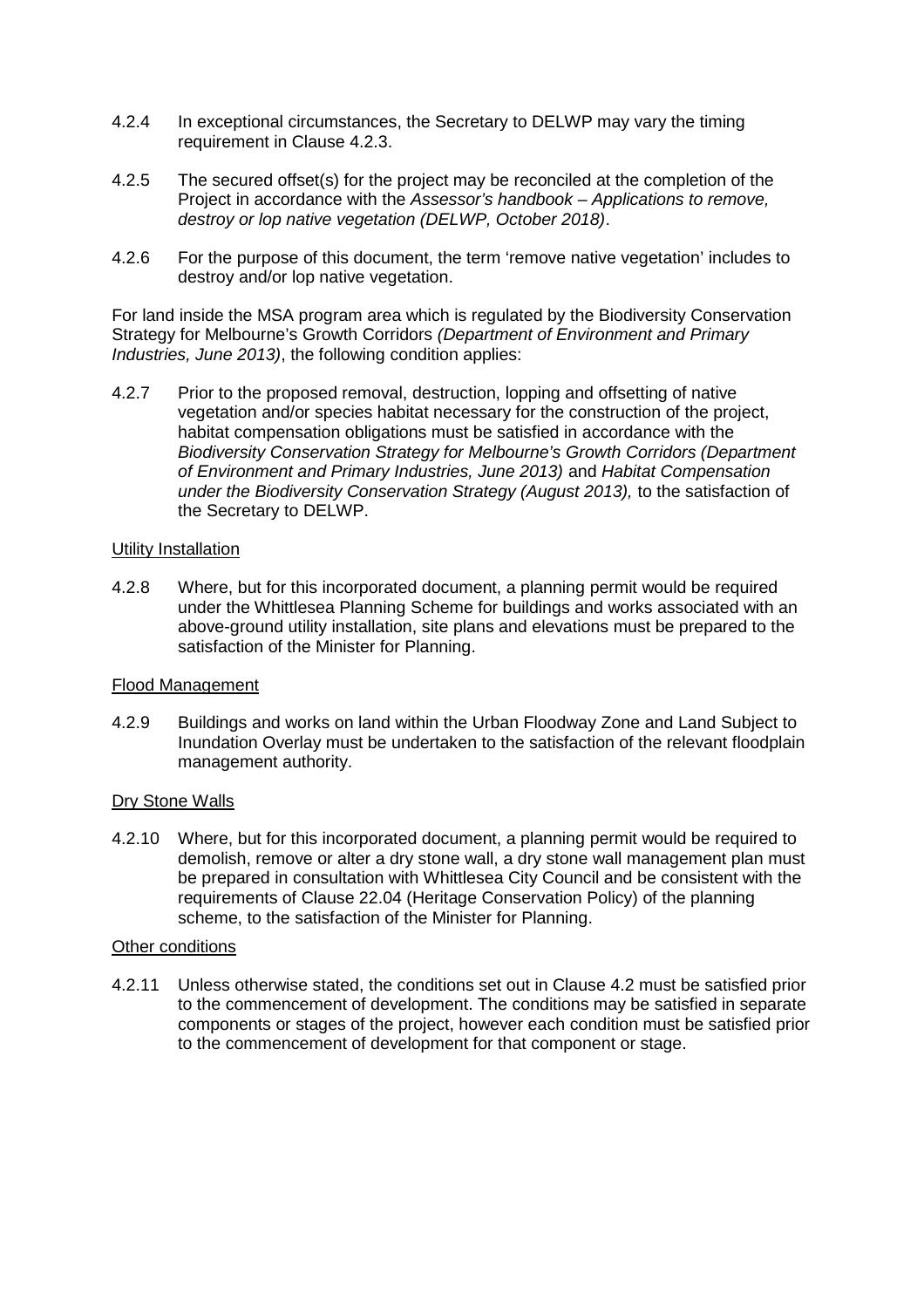- 4.2.12 The plans and documentation required under Clause 4.2 may be amended from time to time to the satisfaction of the Minister for Planning or relevant approving authority. In deciding whether a plan or document is satisfactory or whether to consent to an amendment to a plan or document, the Minister for Planning or relevant approving authority, may seek the views of the Whittlesea City Council or any other relevant authority.
- 4.2.13 The use and development of land must be undertaken generally in accordance with this document and the plans and documentation prepared to the satisfaction of the Minister for Planning or relevant approving authority.

## **4.3 Preparatory Buildings and Works**

Preparatory buildings and works may commence on the land described in Clause 3 before the conditions set out in Clause 4.2 are satisfied.

- 4.3.1 Preparatory buildings and works include, but are not limited to:
	- a) Works, including vegetation removal, where, but for this incorporated document, a planning permit would not be required under the provisions of the planning scheme.
	- b) Investigating, testing and preparatory works to determine the suitability of land, and property condition surveys.
	- c) Construction and use of access points and working platforms.
	- d) Site establishment works including temporary site fencing and hoarding, site offices, and hardstand and laydown areas.
	- e) Construction, protection, modification, removal or relocation of utility services.
	- f) Establishment of environment and traffic controls, including designation of "nogo" zones.
	- g) Establishment of temporary car parking.
	- h) Demolition to the minimum extent necessary to enable preparatory works.
	- i) Removal of native vegetation to the minimum extent necessary to enable preparatory buildings and works.
	- j) Salvage of aboriginal cultural heritage material and other management actions required to be undertaken in compliance with a Cultural Heritage Management Plan approved under the *Aboriginal Heritage Act 2006* or otherwise in compliance with that Act.

For land outside the Melbourne Strategic Assessment (MSA) program area that is regulated by the Victorian Government's *Guidelines for the removal, destruction or lopping of native vegetation (Department of Environment, Land, Water and Planning, 2017)*, the following conditions apply:

4.3.2 Prior to the removal of native vegetation under Clause 4.3, information about the native vegetation to be removed must be provided to the Secretary to DELWP. The information provided to the Secretary to DELWP must include a description of, and